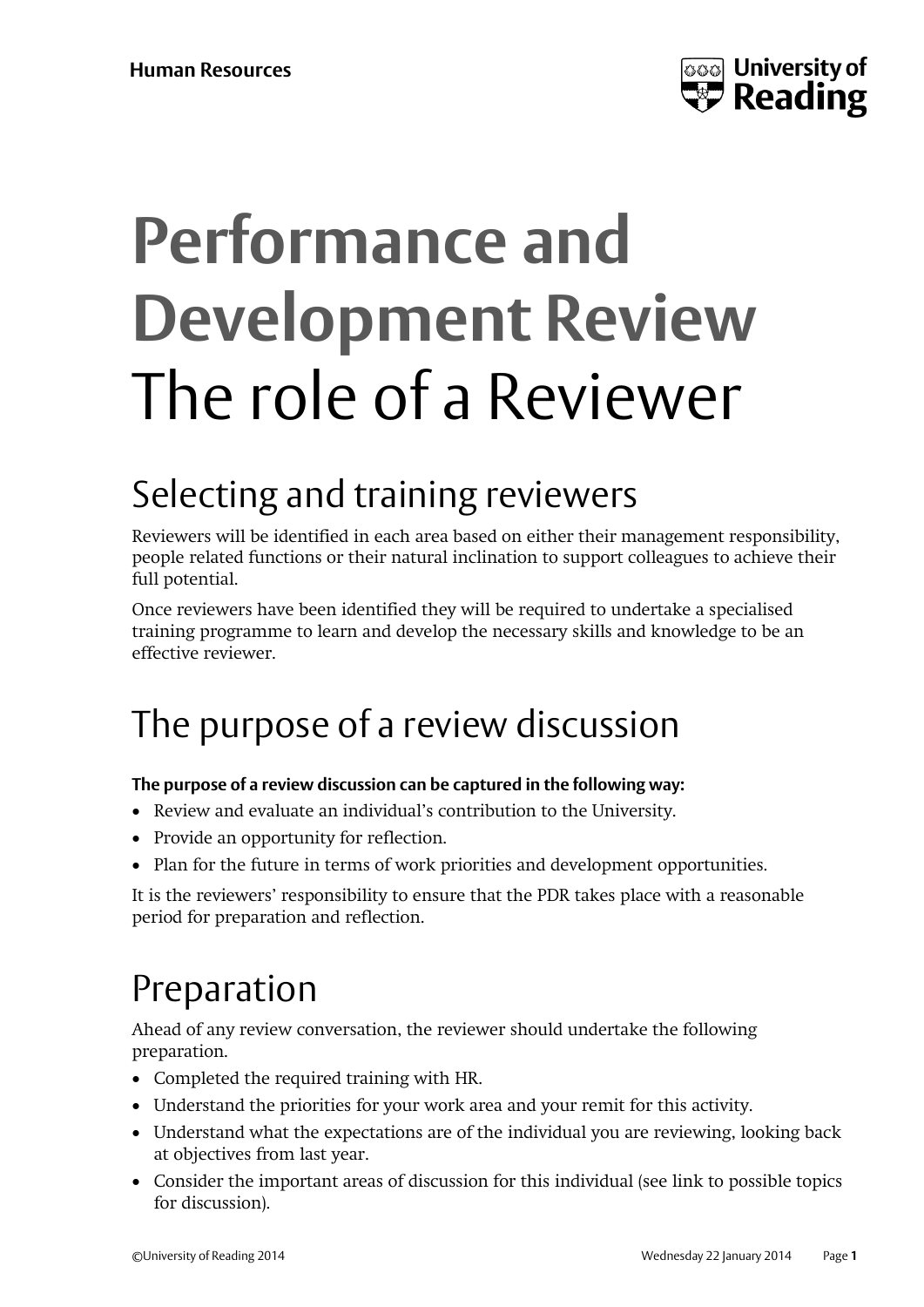- Gather information about the individual's contribution through conversations with key colleagues, feedback, results etc. where appropriate.
- Prepare some thoughts about the individual's key achievements and challenges across the year.
- Review training and development activities undertaken.
- Consider how the individual has demonstrated the University Values and Behaviours or where this may require further development.
- Think about the potential career / development questions that may come up and be prepared to sign post next steps.
- Have some ideas and suggestions for future objectives relating to their role and development (ensure these are SMARTER wherever possible).

Please note that this is not an exhaustive list of preparation required. Similarly, if you have to explore difficult issues with a reviewee, the review conversation should not be the first time it has been discussed.

Where you do have challenging elements of a review conversation to prepare for, please consult your HR Partner / Adviser for guidance.

#### **Practicalities**

There are some logistical arrangements that you will need to make ahead of a review discussion.

- Book a meeting at a mutually agreeable time in an appropriate room (with about 2 weeks' notice).
- Share items for discussion with the individual up to two weeks prior to the discussion to allow time for preparation.
- Be clear with the individual regarding the level of preparation expected.
- Allow sufficient time without interruptions.

#### Reviewing and evaluating contribution

This section of the review requires you to facilitate a discussion regarding the individuals' contribution and performance.

This should link to reviewing objectives, learning activities, achievements, challenges, feedback, and workloads. The preparation you have already done for this will support the dialogue.

The content of this discussion should be summarised on the PDR form.

#### Contribution for the future

An important part of the review discussion is to determine the priorities for the next 12 months. Objectives need to be set that fit well with the role and the development needs of the individual and where possible should be SMARTER.

These should be made in line with the broader priorities of the work area and personal development needs.